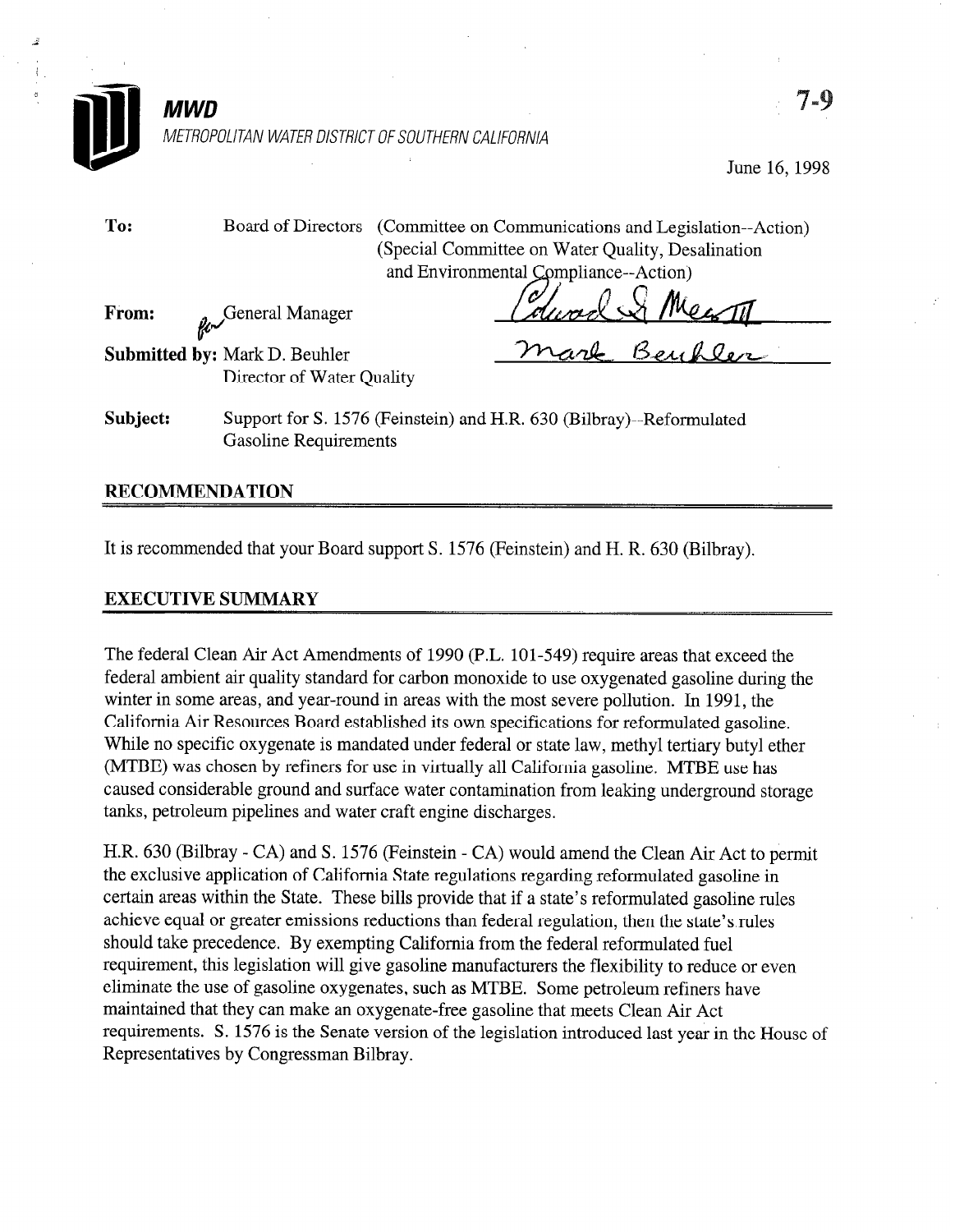## DETAILED REPORT

The federal reformulated gasoline program introduced cleaner-burning gasoline in January, 1995 primarily to help reduce ozone levels. MTBE is an oxygenate which has become a major component of gasoline used in California. Use of oxygenates are mandated by the USEPA and the California Air Resources Control Board to reduce air pollution emission. The use of MTBE in gasoline is reported to have improved air quality, but MTBE's unique properties make it a contamination threat to drinking water supplies. Because MTBE is highly soluble in water, it percolates through the ground into groundwater aquifers, and remains mobile and persistent.

H.R. 630/S. 1576 would provide California some regulatory flexibility in the production of cleaner-burning gasoline, without setting specific mandates on additives such as MTBE. This flexibility would allow California to specify either an oxygenate or oxygen content where federal reformulated gasoline is not required.

## ANALYSIS

While the use of oxygenates such as MTBE may have been effective in improving overall air quality in California, Metropolitan maintains that there should be no environmental "trade-offs" between clean air and clean water. The occurrences of MTBE contamination and the consideration of a phase-out reinforce the need to fully consider impacts on water supply and the potential for cross-media pollution before gasoline additives and other chemicals are approved for use.

The Association of California Water Agencies (ACWA) Board of Directors supports comprehensive efforts to protect the state's drinking water from MTBE contamination. The following policy was adopted recently by ACWA to address the issues of source water protection and MTBE:

 $\Box$  Support legislation providing flexibility to California to meet air quality goals without the use of oxygenates such as MTBE which pose a threat to drinking water sources.

Your Board's recent revision of Metropolitan's legislative policy principles allows for increased source water protection through MTBE contamination prevention. This legislation would provide the State of California with the increased flexibility in providing for both clean air and clean water.

EGD:cs

Attachment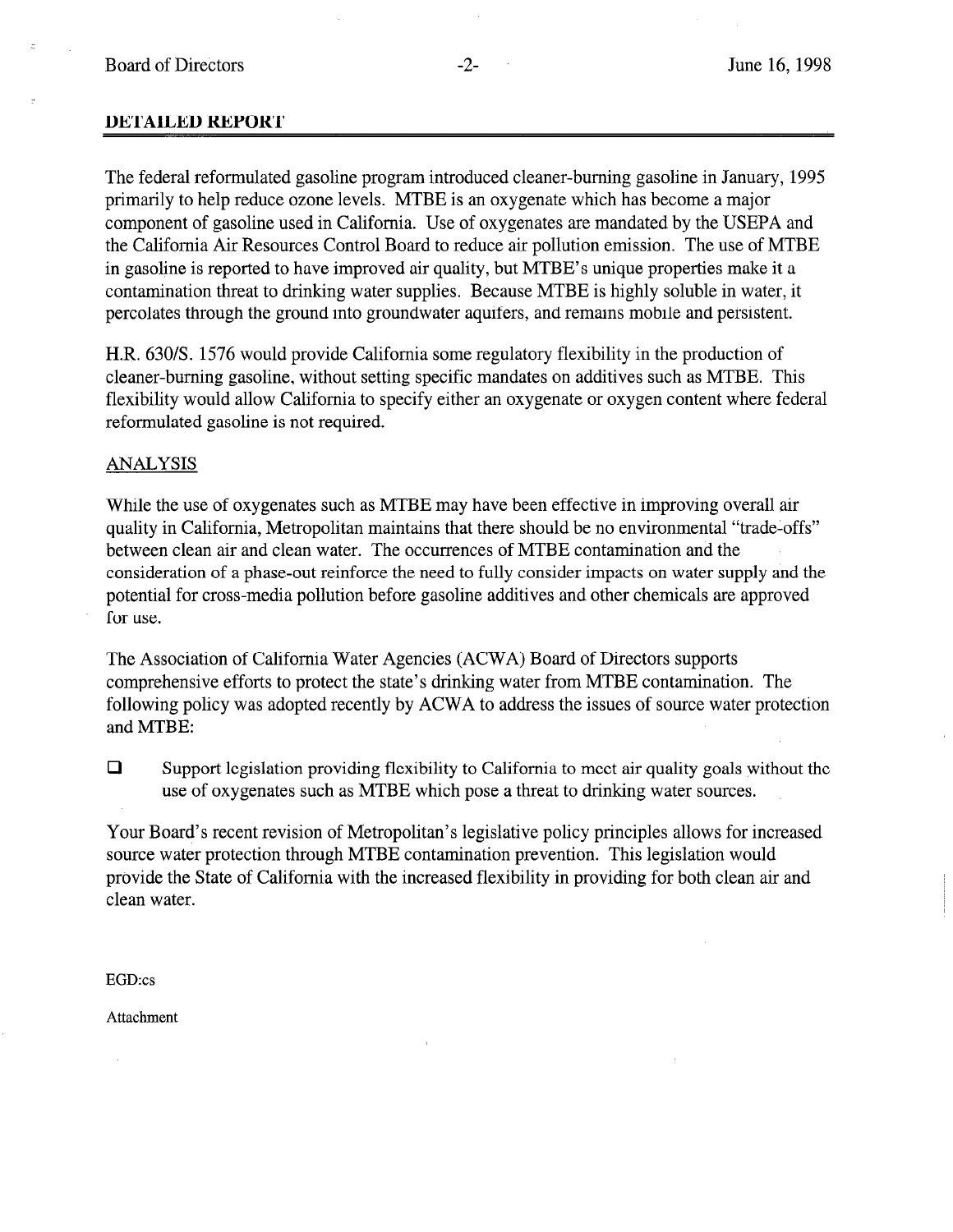Attachment 1 to 7-9 Water Quality Division June 16,1998

## 105TH CONGRESS DSTH CONGRESS  $H.R. 630$

To amend the Clean Air Act to permit the exclusive application of California State regulations regarding reformulated gas in certain areas within the State.

## IN THE HOUSE OF REPRESENTATIVES

#### FEBRUARY 6,1997

Mr. BILBRAY (for himself, Mr. LEWIS Of California, Mr. TORRES, Mr. CAL-VERT, Mr. HUNTER, Mr. FILNER, Mr. CUNNINGHAM, Mr. HERGER, Mr. ROHRABACHER, Mr. PACKARD, Mr. DOOLEY of California, and Mr. Cox. of California) introduced the following bill; which was referred to the Committee on Commerce

# A BILL

To amend the Clean Air Act to permit the exclusive application of California State regulations regarding reformulated gas in certain areas within the State.

1 Be it enacted by the Senate and House of Representa-

2 tives of the United States of America in Congress assembled,

3 SECTION 1. CALIFORNIA REFORMULATED GAS RULES.

4 Section 211 (c) (4) (B) of the Clean Air Act is amended 5 by adding the following at the end thereof. "Whenever any 6 such State that has received a waiver under section 7 209(b)(l) has promulgated reformulated gasoline rules for 8 any covered area of such State (as defined in subsection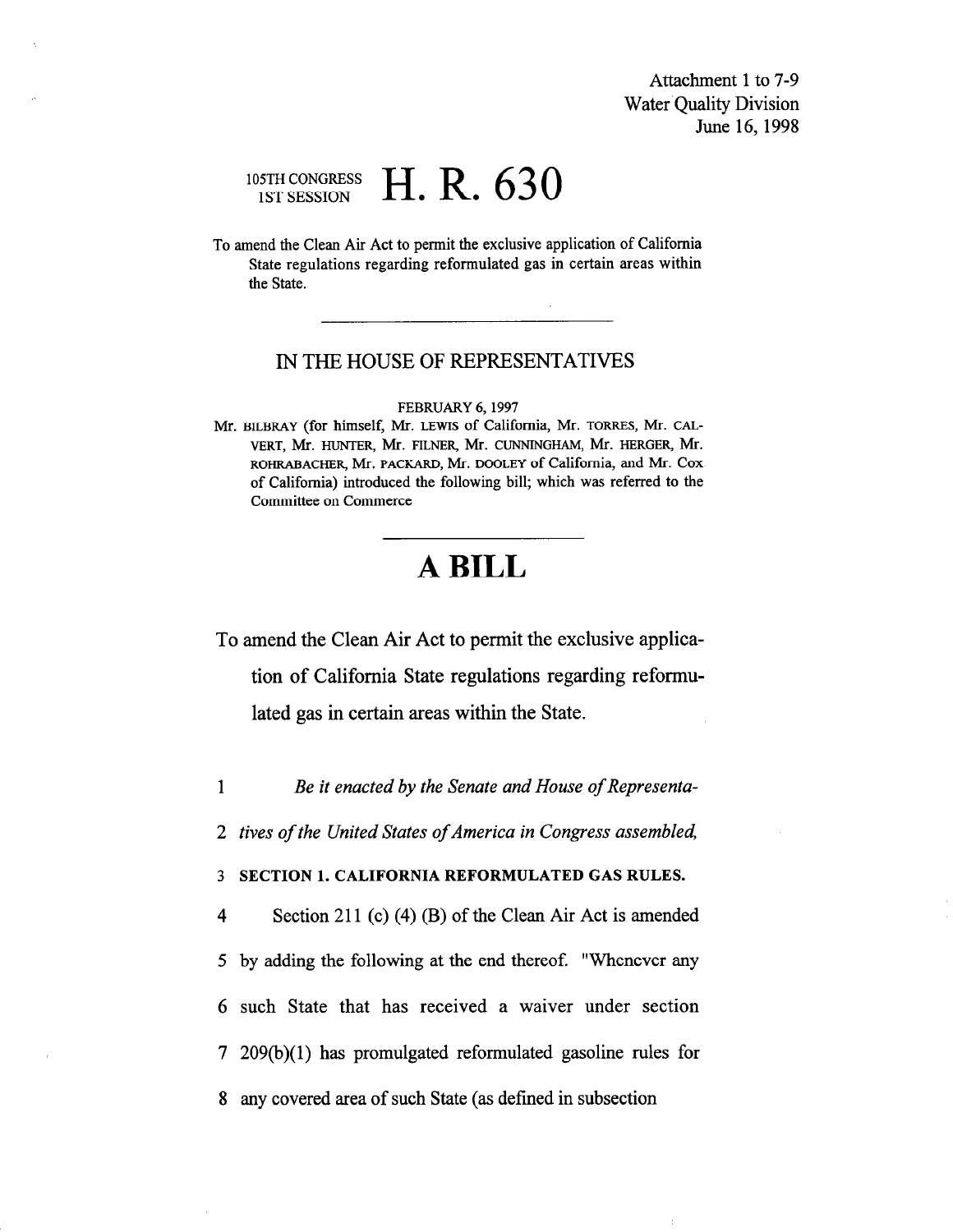Attachment 1 to 7-9 Water Quality Division June 16,1998

 $\sim 10^6$ 

 $\sim$   $\mu$  .

i<br>Provins

| 1              | (k)), such rules shall apply in such area in lieu of the re- |
|----------------|--------------------------------------------------------------|
| $2^{\circ}$    | quirements of subsection (k) if such State rules will        |
| 3              | achieve equivalent or greater emission reductions than       |
| 4 <sup>1</sup> | would result from the application of the requirements of     |
| 5 <sup>1</sup> | subsection (k) in the case of the aggregate mass of emis-    |
| 6              | sions of toxic air pollutants and in the case of the aggre-  |
| 7 <sup>1</sup> | gate mass of emissions of ozone-forming compounds.".         |

 $\sim$ 

 $\circ$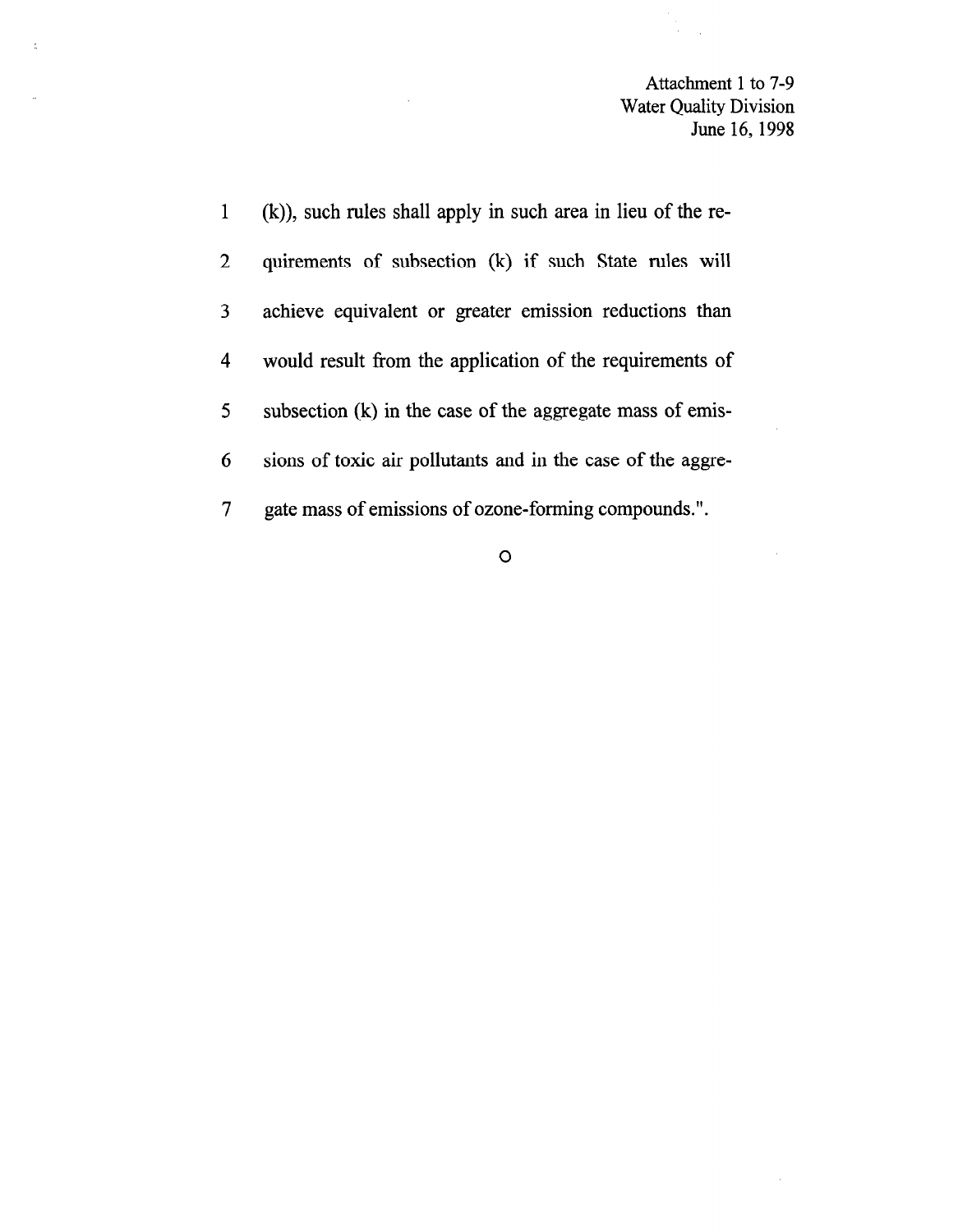Attachment 2 to 7-9 Water Quality Division June 16,1998

## 105TH CONGRESS <sup>OSTH CONGRESS</sup> S. 1576

To amend the Clean Air Act to permit the exclusive application of California State regulations regarding reformulated gasoline in certain areas within the State.

## IN THE SENATE OF THE UNITED STATES

JANUARY 28,1998 Mrs. FEINSTEIN introduced the following bill; which was read twice and referred to the Committee on Environment and Public Works

## A BILL

To amend the Clean Air Act to permit the exclusive application of California State regulations regarding reformulated gasoline in certain areas within the State.

1 Be it enacted by the Senate and House of Representa-

2 tives of the United States of America in Congress assembled,

3 SECTION 1. CALIFORNIA REFORMULATED GASOLINE

### 4 RULES.

5 Section 211 (c) (4) (B) of the Clean Air Act (42 U.S.C. 6 7545 $(c)(4)(B)$  is amended by adding at the end the fol-7 lowing: "If any such State that has received a waiver 8 under section 209(b)(l) promulgates reformulated gaso-9 line rules for any covered area of the State (as defined